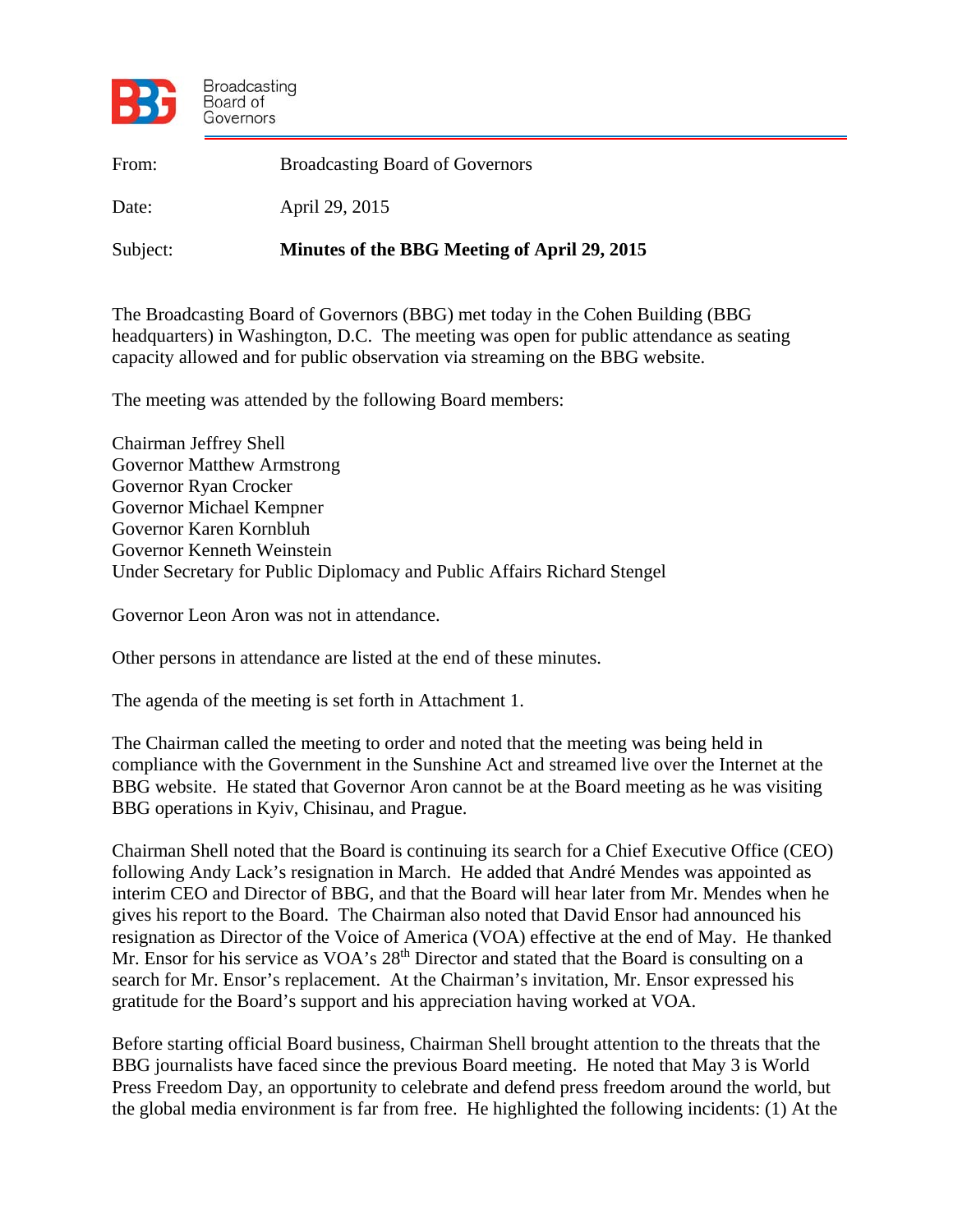remains in jail while RFE/RL's Baku bureau remains closed following a Azerbaijani Police and summit in Panama between United States and Cuba, TV Martí reporter Karen Caballero and Cameraman Rudy Hernandez were forced out of the press conference with Cuban foreign minister Bruno Rodriguez by the head of Cuban press security; (2) In Azerbaijan, Khadija Ismayilova, an investigative journalist and Radio Free Europe/Radio Liberty's contributor, Prosecutor raid in December; (3) In Tikrit, the Islamic State of Iraq and the Levant (ISIL) ambushed an Alhurra-Iraq crew and their cameraman was shot; (4) In China, the family of a reporter of Radio Free Asia continues to be harassed; and (5) Bashar Fahmi, a reporter for Alhurra, has not been seen or heard from since he disappeared during a reporting trip in Aleppo, Syria more than two years ago. The Chairman noted that these unfortunate incidents remind BBG that the press worldwide is not free and its work is needed more than ever. He added that the work of BBG is needed to counter anti-American propaganda used by ISIL, debunk falsehoods in Russia, and provide the truth to people whose governments seek to obscure it.

Moving to Board business, the Chairman stated that the presence of five or more Governors satisfies the Board's quorum requirement, and that the Board may conduct business based on majority vote, a quorum being present. He noted that the Board had received via email materials for the consent agenda, allowing sufficient time for all Governors to review prior to this meeting, and that he did not receive comments from any Governors.

Chairman Shell described the only item for board consideration as part of the consent agenda: the minutes of February 18, 2015 meeting. Under Secretary Stengel moved for adoption of the consent agenda. Governor Kempner seconded. The consent agenda was approved unanimously by the Board.

The Chairman invited Interim CEO and Director André Mendes to give his report. Mr. Mendes began by thanking the Board for appointing him as Interim CEO and commending Mr. Ensor for his great contributions to VOA. Mr. Mendes reported that a majority of the FY 2015 budget had been approved by Congress, and that he expects the rest of the budget, including appropriation for Internet anti-censorship activities, to be approved shortly.

In accordance with the Board's prior protocol for allowing members of the public to speak at meetings, the Chairman invited Joseph Noonan, a representative of the Committee for U.S. International Broadcasting, to address the Board for three minutes.

The Board then took a short recess and reconvened for a review of the Office of Cuba Broadcasting (OCB) presented by Carlos García-Pérez, OCB Director.

After the OCB review, Chairman Shell announced that the next Board meeting will be held at RFE/RL headquarters in Prague, Czech Republic on July 1, 2015. The meeting will include a review of RFE/RL. The Governors were encouraged to give input regarding other topics that they may like to see addressed at the next meeting.

The Chairman announced that the Board will move to the VOA Briefing Room for an informal conversation with former BBG Chairman Walter Isaacson. The Chairman moved to adjourn the



**Broadcasting** Board of Page # 2 Adopted 7/1/2015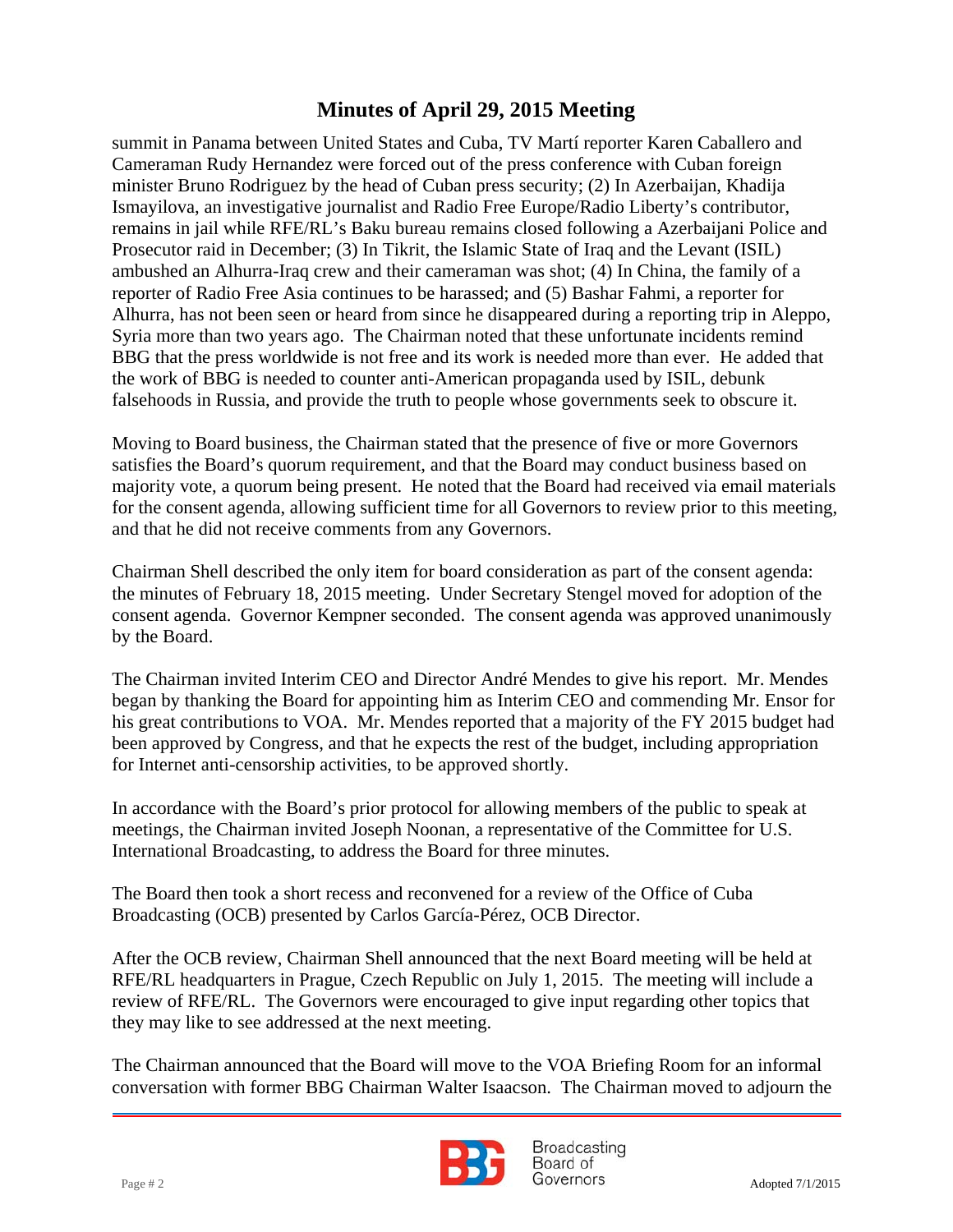meeting. The Board concurred and the meeting was adjourned. This concluded the formal meeting of the BBG.

 were adopted by a unanimous vote unless otherwise indicated): The Broadcasting Board of Governors agreed to the following decision elements (all decisions

1. Adoption of Minutes of February 18, 2015. The Board adopted the minutes of the February 18, 2015 meeting of the plenary Board as set forth in Attachment 2.

### Other Attendees:

The following persons were also present during all or part of the meeting: BBG Interim CEO and Director Andre Mendes; Executive Director Suzie Carroll; Director of Global Strategy Robert Bole; General Counsel and Board Secretary Paul Kollmer-Dorsey; Director of Board Operations Oanh Tran; Director of Public Affairs Letitia King; Michael Lamon, Management & Policy Analyst (Presidential Management Fellow); David Ensor, Director of the Voice of America (VOA); Kelu Chao, VOA Associate Director for Language Programming and Acting Chief of Staff; Scott Stearns, VOA Correspondent at State Department; Setareh Sieg, VOA General Manager of Persian News Network; Carlos Garcia-Perez, Director of the Office of Cuba Broadcasting (OCB); Natalia Crujeiras, OCB Chief Content Officer; Fabian Crespo, OCB Supervisory Imaging Producer; John Giambalvo, Interim Manager for Radio Free Europe/Radio Liberty (RFE/RL); Ben Herman, RFE/RL General Counsel; Bernadette Burns, Radio Free Asia (RFA) General Counsel; Richard Smith, RFA Budget Director; Brian Conniff, President of the Middle East Broadcasting Networks; Dan Sreebny, Senior Advisor for BBG, Office of the Under Secretary for Public Diplomacy & Public Affairs; and Nate Rawlings, Office of the Under Secretary for Public Diplomacy & Public Affairs.

Approved:

Jeffrey Shell Chairman

Witnessed:

\_\_\_\_\_\_\_\_\_\_\_\_\_\_\_\_\_\_\_\_\_\_\_\_\_ Paul Kollmer-Dorsey Board Secretary

\_\_\_\_\_\_\_\_\_\_\_\_\_\_\_\_\_\_\_\_\_\_\_\_\_

Attachments:

- 1. Agenda for April 29, 2015 Meeting
- 2. Minutes of the February 18, 2015 Board Meeting



Broadcasting Board of Page # 3 Adopted 7/1/2015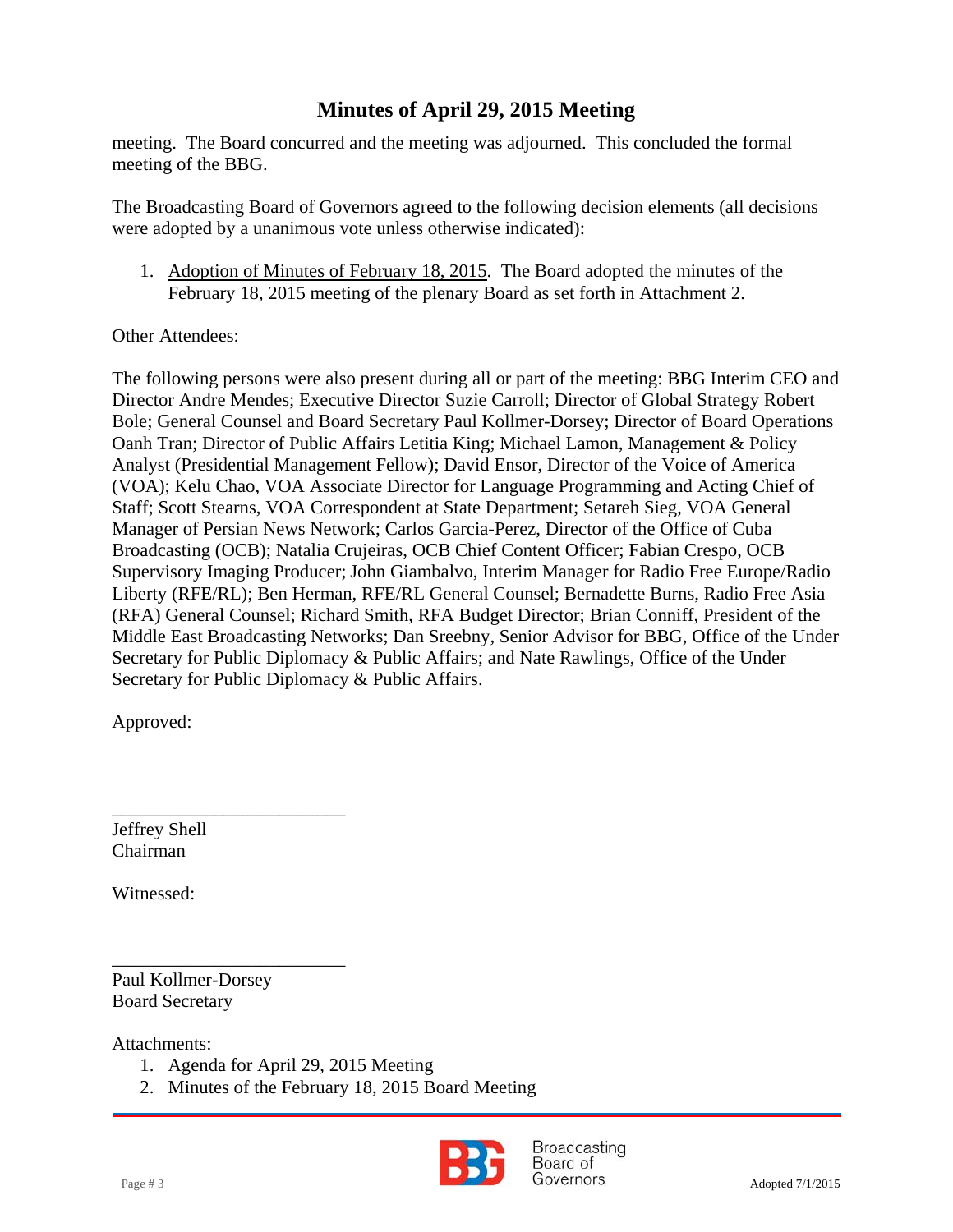### **ATTACHMENT 1**

### **BROADCASTING BOARD OF GOVERNORS**

**April 2015 Meeting Agenda** 

**(ALL MEETINGS ARE AT THE COHEN BUILDING, UNLESS OTHERWISE NOTED.)**

#### **Wednesday, April 29**

#### **9:00 - 10:45 Broadcasting Board of Governors' Open Meeting**

Chairman's Remarks

- A. Consent Agenda
	- Minutes of February 18, 2015 Meeting
- B. Interim CEO & Director's Report
- C. Public Comment

#### **9:30 Break**

### **9:45 - 10:45 BBG Open Meeting Continued (BBG-IBB Conference Room)**

- D. Office of Cuba Broadcasting Review
- E. Other Items for Consideration at Next Board Meeting

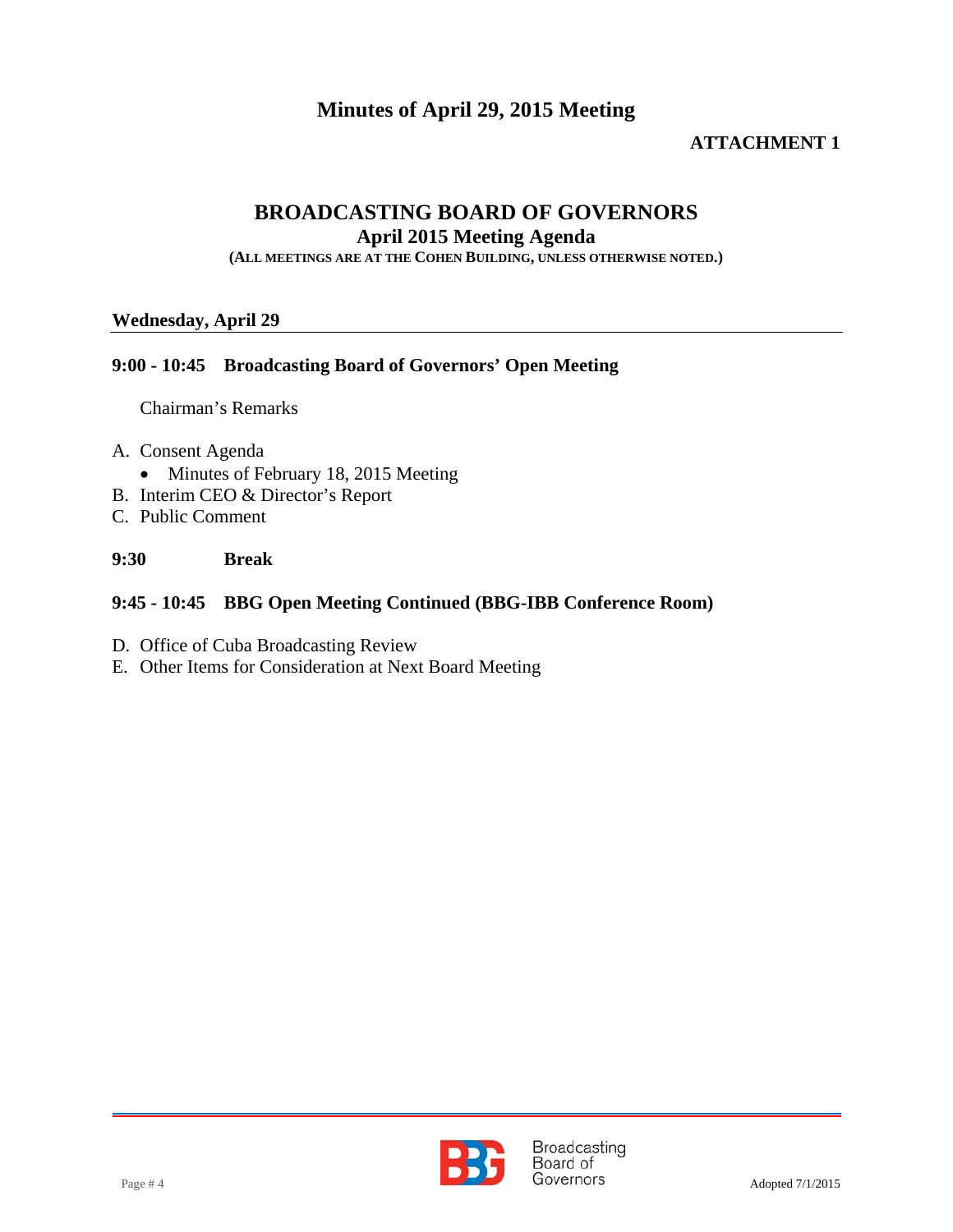### **ATTACHMENT 2**

From: Broadcasting Board of Governors

Date: February 18, 2015

Subject: **Minutes of the BBG Meeting of February 18, 2015**

The Broadcasting Board of Governors (BBG) met today in the Cohen Building (BBG headquarters) in Washington, D.C. The meeting was open for public attendance as seating capacity allowed and for public observation via streaming on the BBG website.

The meeting was attended by the following Board members:

Chairman Jeffrey Shell Governor Matthew Armstrong Governor Leon Aron Governor Ryan Crocker (via telephone) Governor Michael Kempner Governor Karen Kornbluh Governor Kenneth Weinstein

Under Secretary for Public Diplomacy and Public Affairs Richard Stengel was not in attendance.

Other persons in attendance are listed at the end of these minutes.

The agenda of the meeting is set forth in Attachment 1.

The Chairman called the meeting to order and noted that the meeting was being held in compliance with the Government in the Sunshine Act and streamed live over the Internet at the BBG website.

Chairman Shell acknowledged and welcomed Karen Kornbluh to her first official meeting as a member of the Board of Governors. He then invited Governor Kornbluh to give brief remarks. He noted that, as a result of Governor Kornbluh's appointment, Michael Meehan is no longer on the Board.

Chairman Shell announced that Andy Lack's appointment had been finalized, and that Mr. Lack was sworn-in office on January 20, 2015 as Chief Executive Officer and Director of BBG. He said that the Board will hear later from Mr. Lack as he gives his first report to the Board. The Chairman also said that, in the future, he will only give a brief introduction and then turn the meeting over to Mr. Lack who will run the meeting.

The Chairman stated that there will be no panel discussion at the end of this meeting in order for the Board and Mr. Lack to visit Voice of America's (VOA) newsroom, but that a panel



Broadcasting Board of Page # 5 Adopted 7/1/2015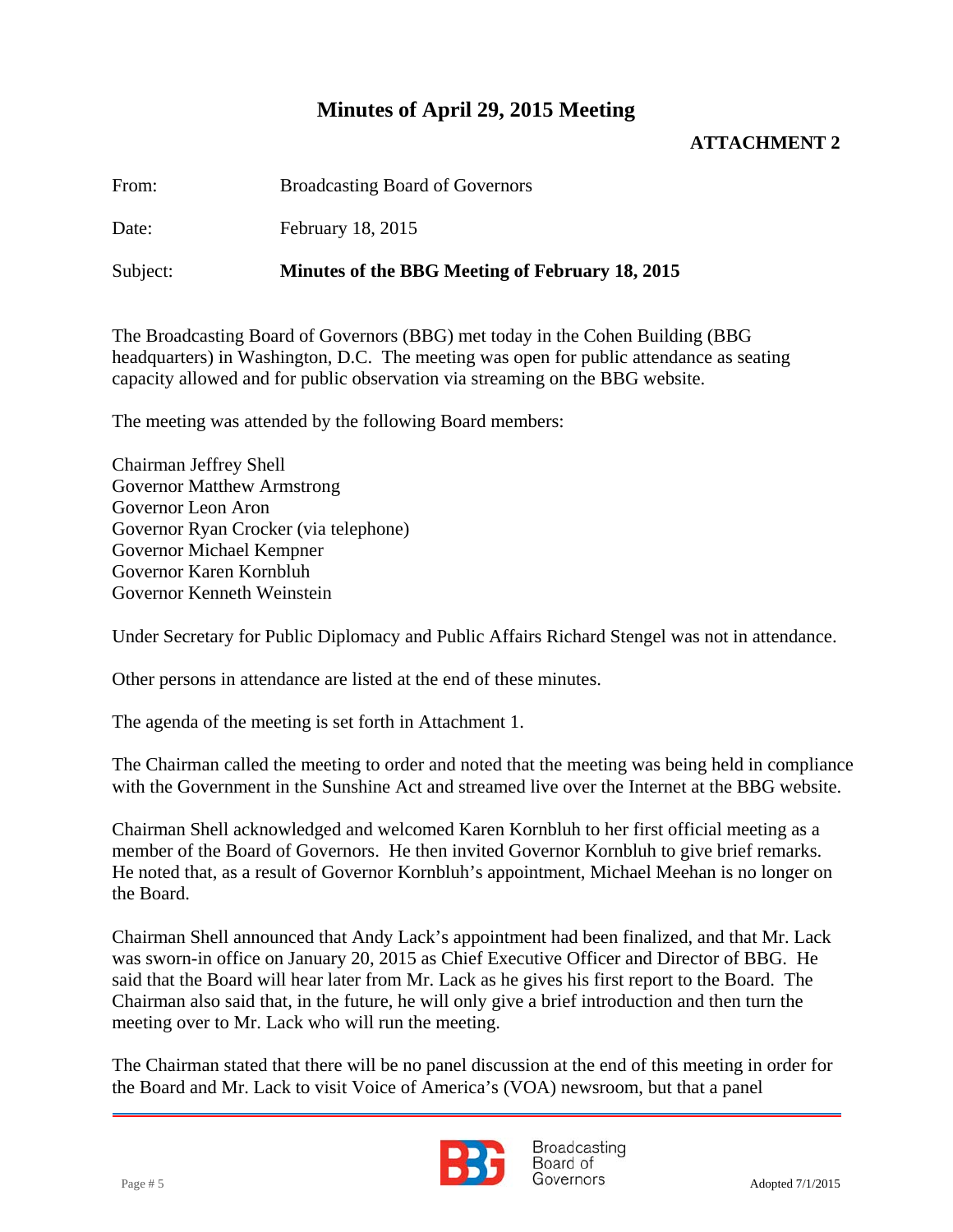discussion is planned for the next BBG meeting in April.

 environments where authoritarian countries, struggling to control both information and their Chairman Shell reported on the threats that BBG journalists have faced, especially in Azerbaihan, since the last Board meeting. He noted that the BBG networks operate in media citizens, seek to censor objective voices and crack down on civil society, including independent press. He highlighted the following incidents: (1) On December 26, Azerbaijani police raided and closed Radio Free Europe/Radio Liberty's (RFE/RL) bureau in Baku, and that the bureau remains closed today while several staff members had left Azerbaijan; (2) Khadija Ismayilova, an investigative journalist and RFE/RL contributor, remains in jail and that new charges brought against Ms. Ismayilova on February 13 could result, if convicted, in a maximum imprisonment of 12 years, and on behalf of the Board, the Chairman called on Azeri authorities to permit the bureau to reopen, release Ms. Ismayilova, and halt the harassment of RFE/RL journalists and their families; (3) RFE/RL's Ukrainian Service continues to suffer intimidation and harassment in Ukraine; (4) several Radio/TV Martí reporters' equipment had been confiscated by authorities; (5) the family of a Uyghur Service reporter of Radio Free Asia continues to be harassed and imprisoned in China; and (6) Bashar Fahmi, a correspondent of Alhurra, has not been seen or heard from since his disappearance over two years ago during a reporting trip in Aleppo, Syria, and on behalf of the Board, the Chairman called on anybody who has information on Mr. Fahmi's whereabouts to step forward.

Moving to Board business, the Chairman stated that the presence of five or more Governors satisfies the Board's quorum requirement, and that the Board may conduct business based on majority vote, a quorum being present. He noted that the Board members had received by email materials for the consent agenda, and that he had not received comments from any Governors.

Chairman Shell described the three items for Board consideration as part of the consent agenda: (1) Minutes of December 18, 2014 meeting; (2) Resolution honoring Governor Michael Meehan; and (3) Resolution on revised BBG meeting dates in 2015. There being no comments, Governor Weinstein made a motion to adopt the consent agenda. Governor Aron seconded. The Board passed the consent agenda unanimously. The Chairman noted that, after consulting with Mr. Lack on the meeting locations, the Board will meet in Prague, Czech Republic in 2015 and in Miami, Florida in 2016, alternating between Miami and Prague each year.

In accordance with the Board's prior protocol for allowing members of the public to speak at meetings, the Chairman announced that Ann Noonan, Co-founder and Executive Director of Committee for U.S. International Broadcasting and Karl Altau, Joint Baltic American National Committee, had registered to address the Board; however, both were unable to attend the meeting due to inclement weather.

The Board took a short recess and reconvened for a review of the Voice of America (VOA) led by VOA Director David Ensor.

Following the VOA review, Chairman Shell announced that the next Board meeting will be held at BBG headquarters in Washington, D.C., on April 29, 2015. The meeting will include a review



**Broadcasting** Board of Page # 6 Adopted 7/1/2015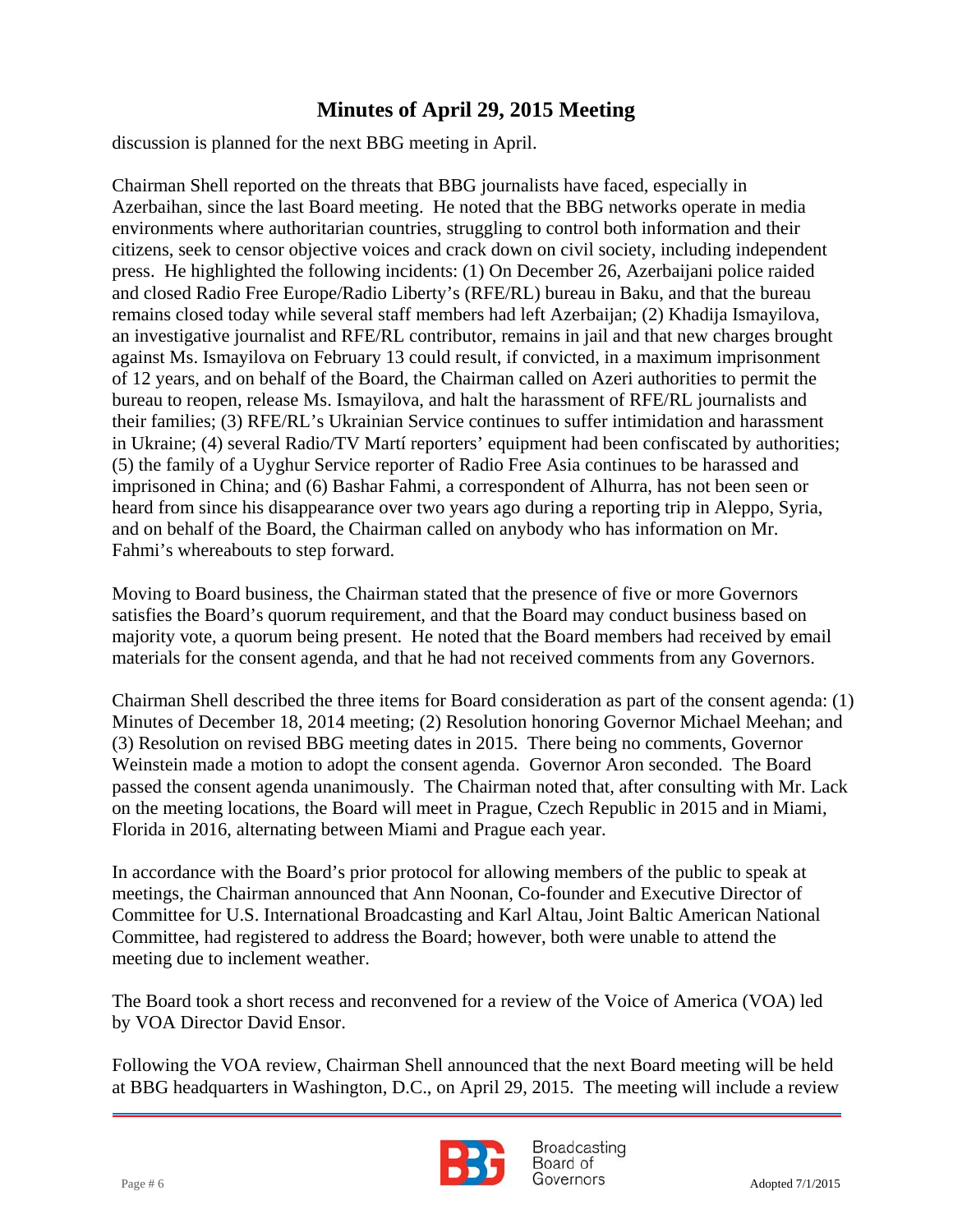of the Office of Cuba broadcasting.

 BBG's mission in action in order to truly understand the degree of the mission's significance. At the Chairman's invitation, CEO and Director Andy Lack gave his report. Among other things, Mr. Lack stated that he believes it is extremely important to get out in the field to see the Mr. Lack said that he hopes to announce at the next meeting, the timetable and a plan for new translation services and solutions so that international news is more quickly translated into English and then placed on the VOA website. He stated that he intends to address broadcast clearance issues and will be in negotiations to address them. He suggested that since San Francisco is the epicenter of innovation and technology in the U.S., if not the world, and it would make the BBG much stronger if it were geographically positioned there, as opposed to Los Angeles.

Chairman Shell then expressed his full confidence in the Board and Mr. Lack's leadership, and that he expects great things to come.

The Broadcasting Board of Governors agreed to the following decision elements (all decisions were adopted by a unanimous vote unless otherwise indicated):

- 1. Adoption of Minutes of December 18, 2014. The Board adopted the minutes of the October 30, 2014 meeting of the plenary Board as set forth in Attachment 2.
- 2. Resolution Honoring Michael Meehan. The Board adopted the resolution honoring Michael Meehan as set forth in Attachment 3.
- 3. Resolution on Revised BBG Meeting Dates in 2015. The Board adopted the resolution on revised BBG meeting dates in 2015 as set forth in Attachment 4.

Other Attendees:

The following persons were also present during all or part of the meeting: BBG CEO and Director Andy Lack; Executive Director Suzie Carroll; Acting Chief Financial Officer (CFO) Andre Mendes; IBB Director of Global Strategy Robert Bole; General Counsel and Board Secretary Paul Kollmer-Dorsey; Director of Board Operations Oanh Tran; Director of Public Affairs Letitia King; Dan Dzara, Assistant General Counsel (Technology and Operations Support); David Ensor, Director of the Voice of America; Kelu Chao, VOA Associate Director for Language Programming and Acting Chief of Staff; Scott Stearns, VOA Correspondent at State Department; Mark Prahl, VOA Associate Director for Operations; Kevin Lynch, VOA Senior Editor for the Office of Language Programming; Sheila Gandji, VOA Director of Global English; Matthew Baise, VOA Director of Digital Strategy; Alberto Pimienta, VOA Spanish Service; Vincent Makori, VOA English to Africa Service; Setareh Sieg, VOA General Manager of Persian News Network; Tatiana Vorozhko, VOA Ukrainian Service; Dakhil Elias, VOA Kurdish Service; Kristy Hays, IBB Supervisory Management and Program Analyst; Carlos Garcia-Perez, Director of the Office of Cuba Broadcasting; John Giambalvo, Interim Manager for RFE/RL; Libby Liu, President of Radio Free Asia (RFA); Bernadette Burns, RFA General Counsel; Brian Conniff, President of the Middle East Broadcasting Networks; Dan Sreebny,



**Broadcasting** Board of Page # 7 Adopted 7/1/2015